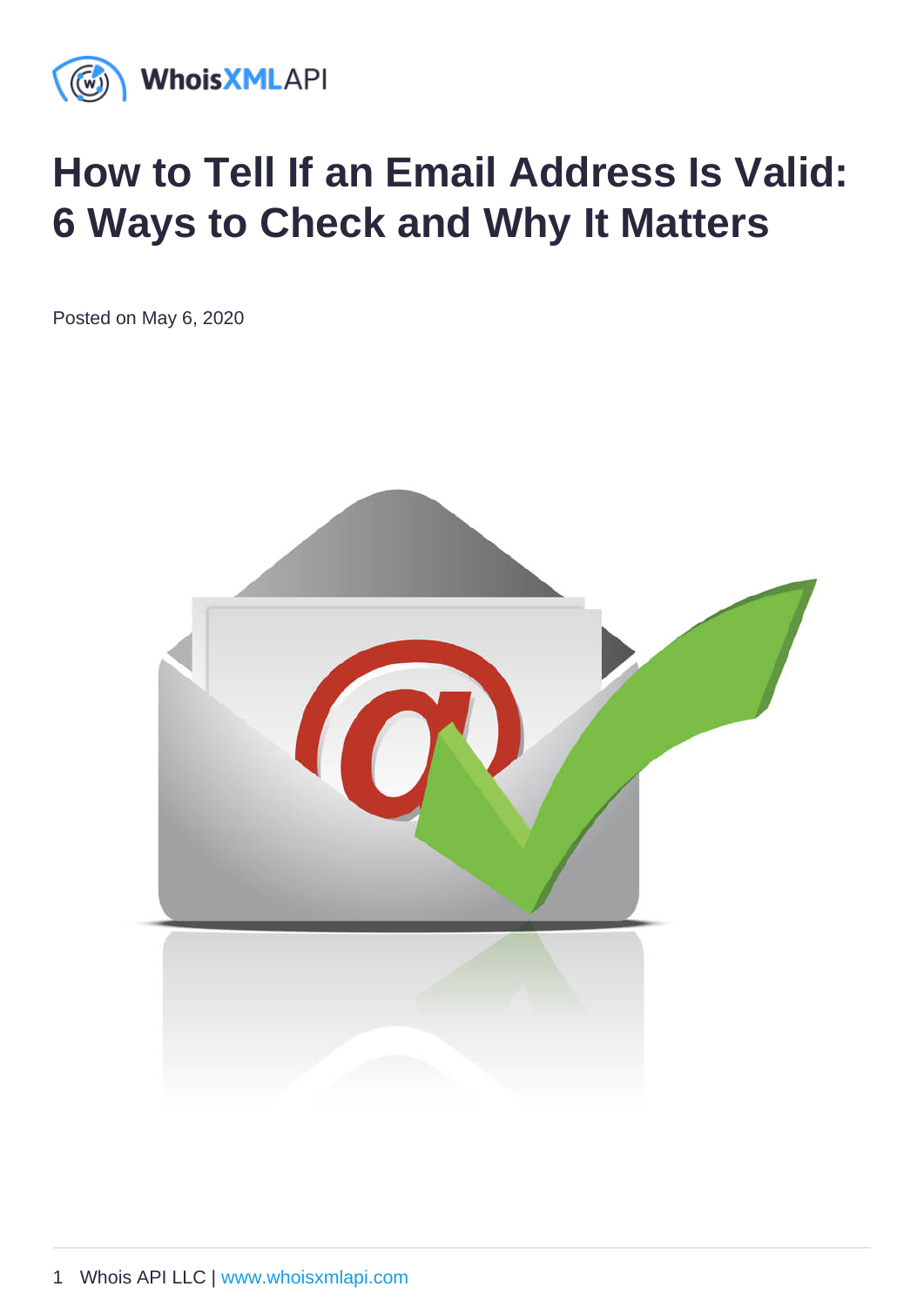[Research data](https://www.statista.com/statistics/255080/number-of-e-mail-users-worldwide/) indicates that the global email user base increases 2–3% every year, and the number is set to reach 4.4 billion by 2023. That makes answering email marketing questions more crucial than ever. Are all the email addresses in my recipient lists valid? Will my messages reach their intended recipients? Do some of the email addresses in my distribution list have ties to malicious activity?

Each day, users send an average of 54 billion legitimate emails across the globe. Interestingly, a whole lot more malicious spam messages get sent, averaging [tens or sometimes even hundreds](https://talosintelligence.com/reputation_center/email_rep)  [of billions](https://talosintelligence.com/reputation_center/email_rep). When threats are everywhere, the mere act of opening spam could lead to becoming the next victim of phishing or an even more sinister attack.

On the other side of the fence, meanwhile, marketers are worried that their messages may not reach the right people. A lot of organizations suffer from high bounce and low open rates, adversely affecting their marketing efforts. Sadly, no matter how great your campaigns are, if your emails do not reach loyal customers or potential leads, your efforts are bound to go down the drain.

Before diving into how you can determine the validity of email addresses, however, let's review why the process is important first.

To alleviate these and other issues, organizations need a means to check the validity of email addresses they come in contact with. Email verification using products like [Email Verification](https://emailverification.whoisxmlapi.com/lookup)  [Lookup](https://emailverification.whoisxmlapi.com/lookup) or its counterparts, [Email Verification API](https://emailverification.whoisxmlapi.com/api) or [Email Verification Bulk API](https://emailverification.whoisxmlapi.com/bulk-api), can thus be critical to any company's successful and efficient operations.

# Why You Need to Validate an Email Address

Utilizing an email distribution list can be a powerful marketing strategy for nearly any business. However, it's not uncommon to build one containing many unresponsive email addresses. Messages sent to these addresses can bounce or simply sit in their recipients' inboxes unopened. It may not seem like a big deal, but Internet service providers (ISPs) can see this data and use it to determine your domain's deliverability rating. If your emails bounce too many times, they may decide to classify your messages as spam or even block them altogether. That is where email address validation comes in. It helps ensure that you only send emails to customers who really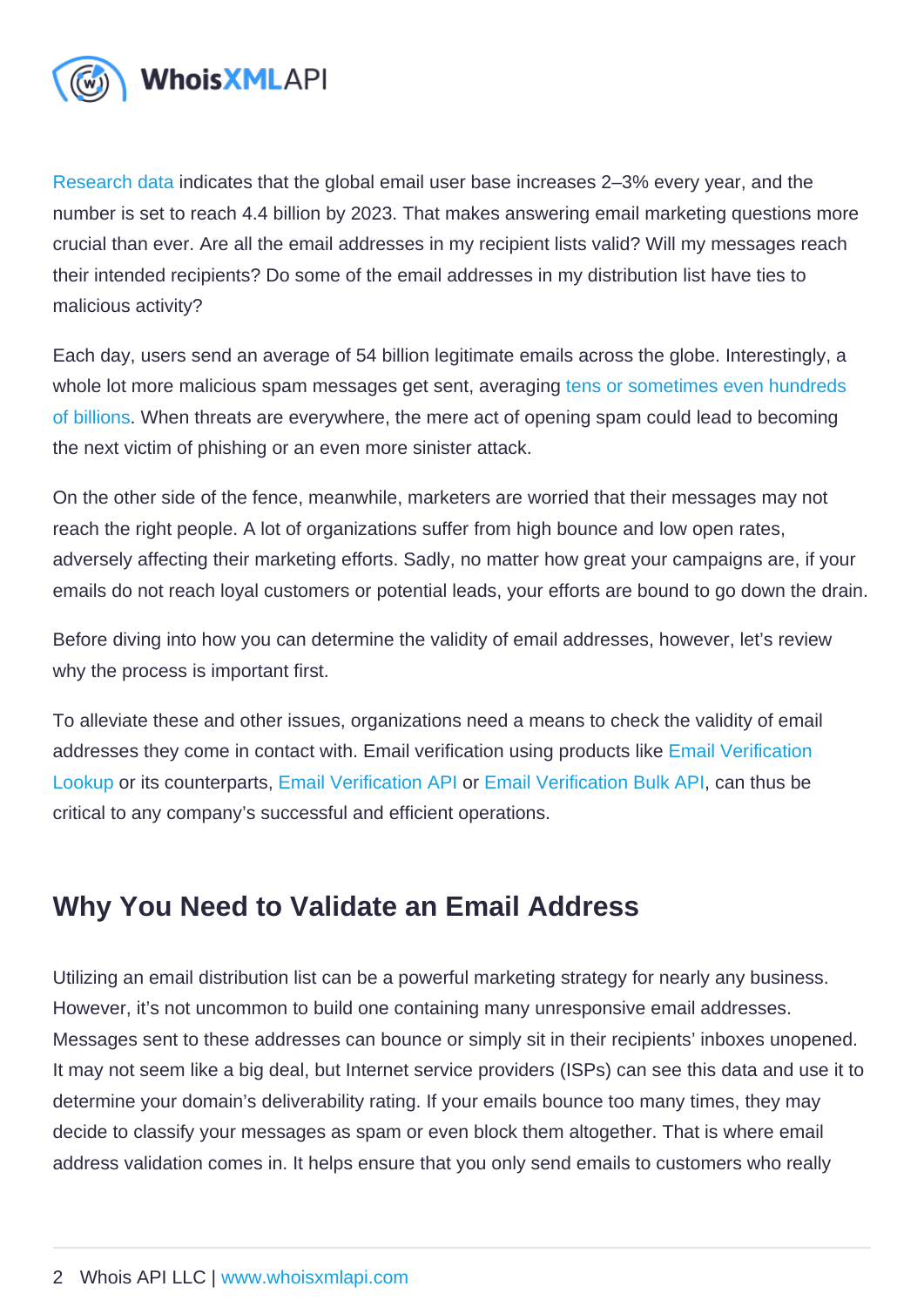want to open and read them.

## Get Rid of Invalid and Inactive Email Addresses

Your distribution list may contain many email addresses, but some or even most of them may be inactive or invalid. Take a look at how they differ below.

#### Inactive Email Addresses

An inactive email address is one that its owner no longer uses or has abandoned. Any inactive email recipient can't view any of the emails you send them.

#### Invalid Email Addresses

Invalid email addresses differ a bit. They often get used for spamming or point to expired domains. And there's not much you can do about them other than removing them from your distribution list. The trick lies in finding illegitimate email addresses, though. You should know that some programs are specifically designed for that purpose. An example would be an email validation API, which can help decrease the number of invalid email addresses used to sign up to your sites that end up in your mailing list.

Both inactive and invalid email addresses translate to unread messages on your part. And when your organization reaches the threshold that ISPs set for bounces, your domain reputation suffers and you risk getting tagged as a spammer. In order to avoid this, it is important to identify these email addresses and clean your distribution list.

## Get Better Marketing Results

Email address validation is also a crucial aspect of effective marketing. Getting rid of invalid and inactive email addresses from distribution lists results in lower bounce rates and higher open rates, improving an organization's deliverability rating. The practice also helps users avoid becoming part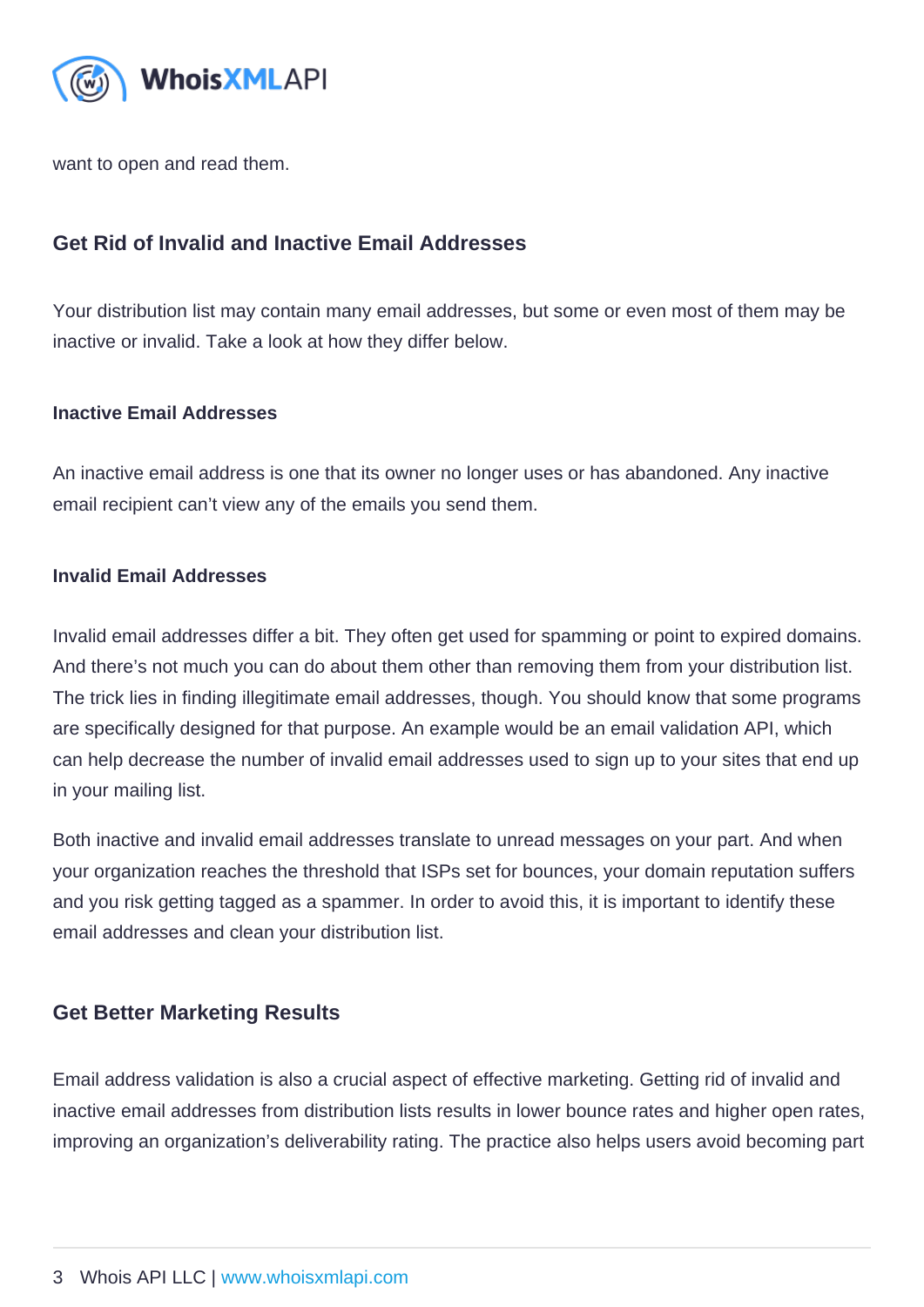of blocklists that email service providers (ESPs) and ISPs employ. We'll give you pointers on how you can validate your email addresses in the next section. What's important is that you now know why email verification is critical in [getting the results you're looking for.](https://emailverification.whoisxmlapi.com/blog/how-real-time-email-validation-can-boost-profit)

# How to Check the Validity of an Email Address: 6 Methods

As mentioned earlier, there are various ways to check the validity of an email address. Some are performed manually while others can be automated. We discussed these in more detail below.

Manual Email Validation Checks

Method #1: Do Google Searches

You can look for the email address owners' names and contact details via Google searches. However, you may not be able to verify each, as users who are more concerned about their privacy may not reveal their email addresses online. Or, if they do so, the publicly accessible addresses could be secondary or even temporary—email addresses they give out for subscription purposes or even spam traps (which will be discussed later on).

Method #2: Send a Test Message

Using your distribution list as a reference, send an email to each address. Make sure you turn the Request read receipt feature on when composing your test message. You can do that by following the steps listed below, depending on your email service provider (ESP).

For Gmail Users

- Open Gmail on your computer.
- Click Compose.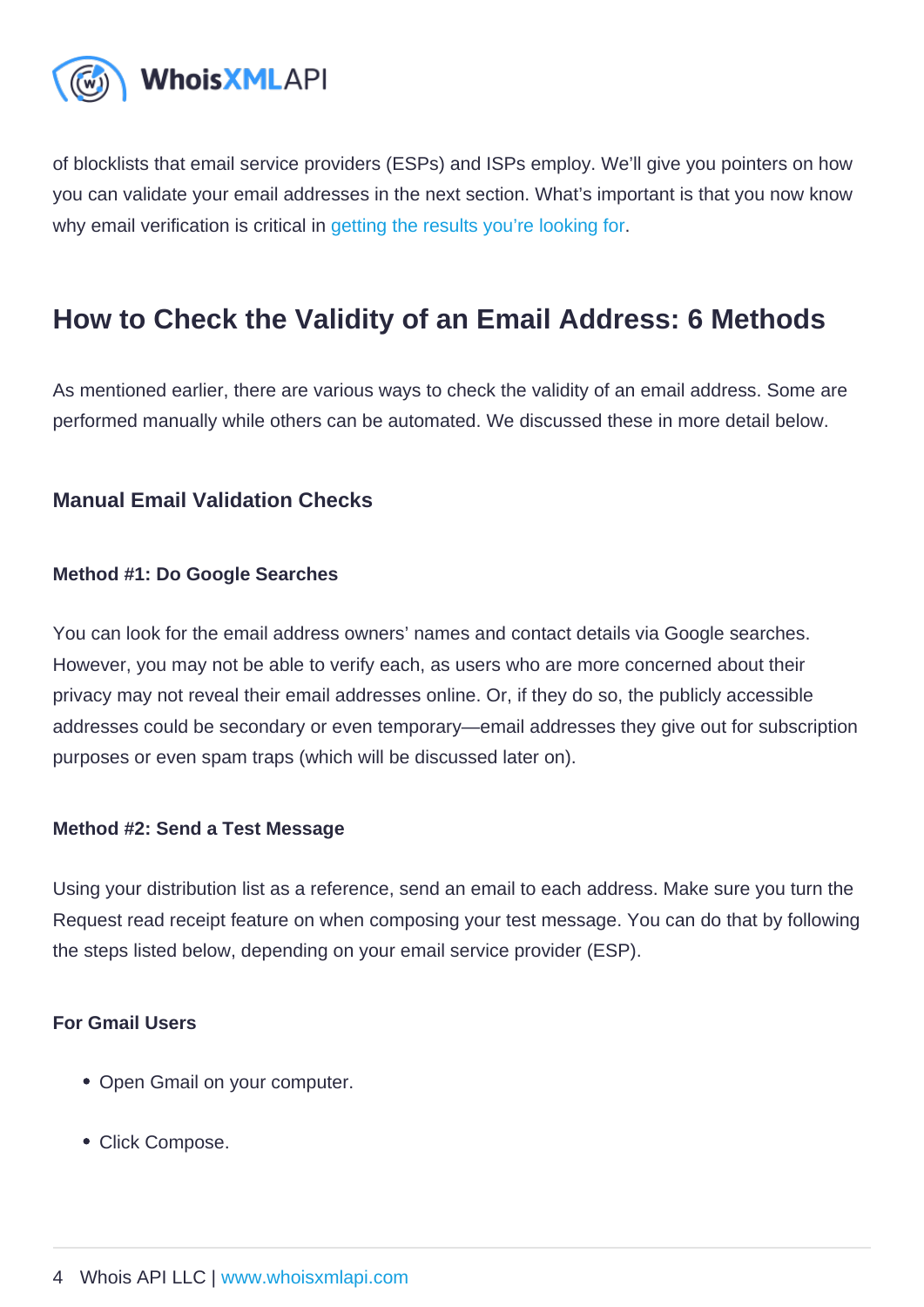- Write your email as you normally would.
- At the bottom right, click More options > More send options > Request read receipt.
- Send your message.
- You'll see any read receipts in your inbox. In some cases, the recipient may have to approve the read receipt before you're notified.

#### For Outlook Users

- Open Outlook on your computer.
- Write an email as you normally would. Make sure you indicate a subject.
- In the Options tab under Tracking, check the box next to Request a read receipt.
- When the recipient opens your email, you should get a notification in your inbox. It will have Read: and the subject line of the email you sent.

The email verification checks above are time-consuming and laborious, as you have to go over your distribution list one email address at a time. Using email validation tools may make the process quicker.

## Automated Email Validation Checks

Method #1: Detect Disposable Email Addresses

No reputable individuals or companies are likely to use disposable email addresses. So why bother spending time and effort on low-quality recipients when you could remove them from your distribution list right away for better results?

Email Verification Lookup/API instantly checks if an email address is disposable. It can weed out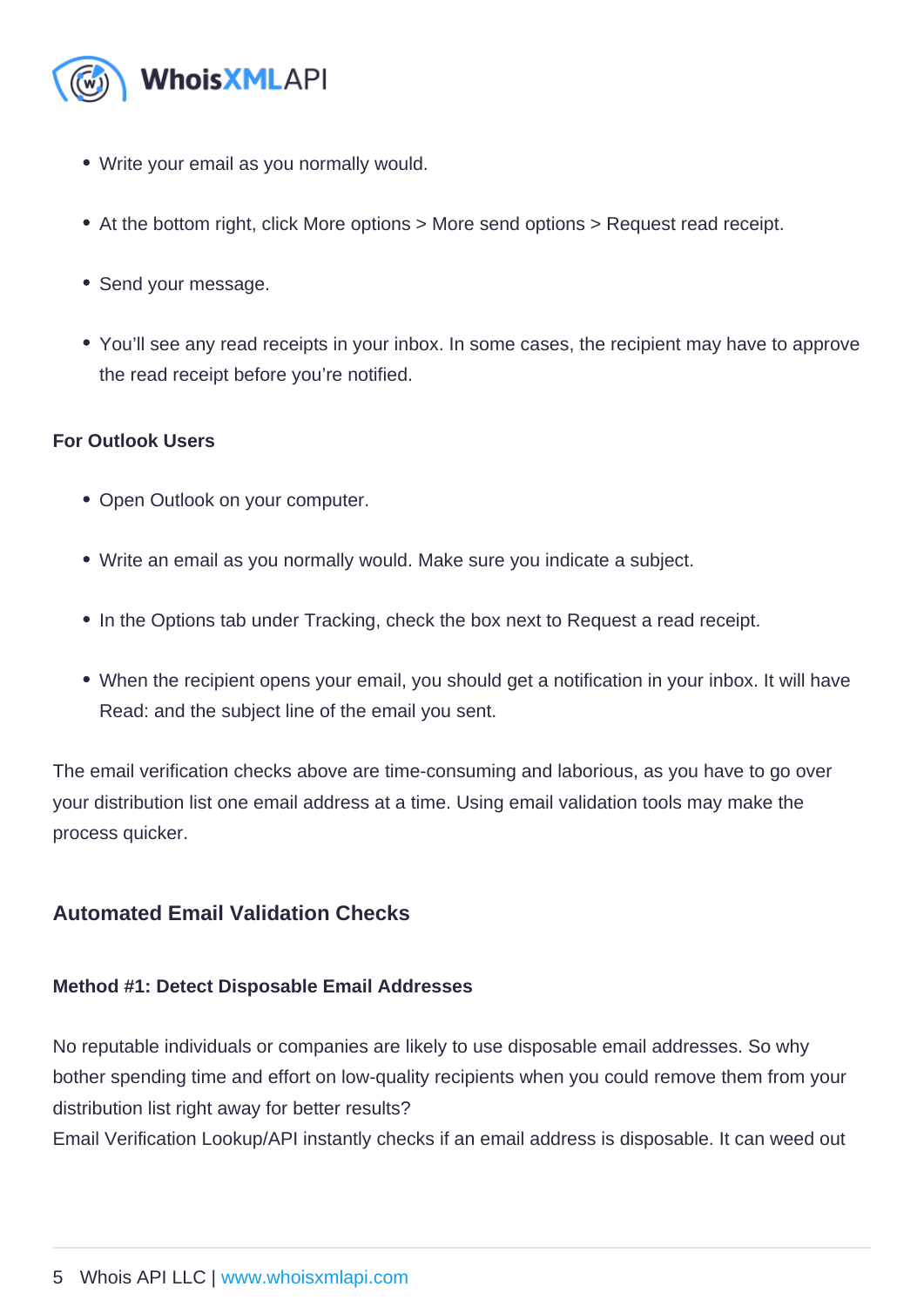all temporary email addresses obtained from 10MinuteMail, Mailinator, GuerrillaMail, and other providers. A valid email address, on the other hand, when queried through an email verification tool, should display the following result:

Why Detecting Disposable Email Addresses Is a Must

Doing so can help marketers improve their email marketing performance. By making sure that only valid and active email addresses are part of their campaigns, they can protect their email deliverability by getting rid of addresses that are likely to increase their bounce rate.

When integrated into signup forms, Email Verification API can detect disposable email addresses that freemium abusers may use to register for trial periods repetitively (which doesn't bring in any revenue). Email verification users can even disallow subscribers from using disposable email addresses while registering from the get go.

What's more, cybercriminals often use disposable email addresses to mask their identities when launching scams. Avoiding these addresses altogether is thus a good cybersecurity practice.

Method #2: Check If an Email Address's Inbox Can Receive Messages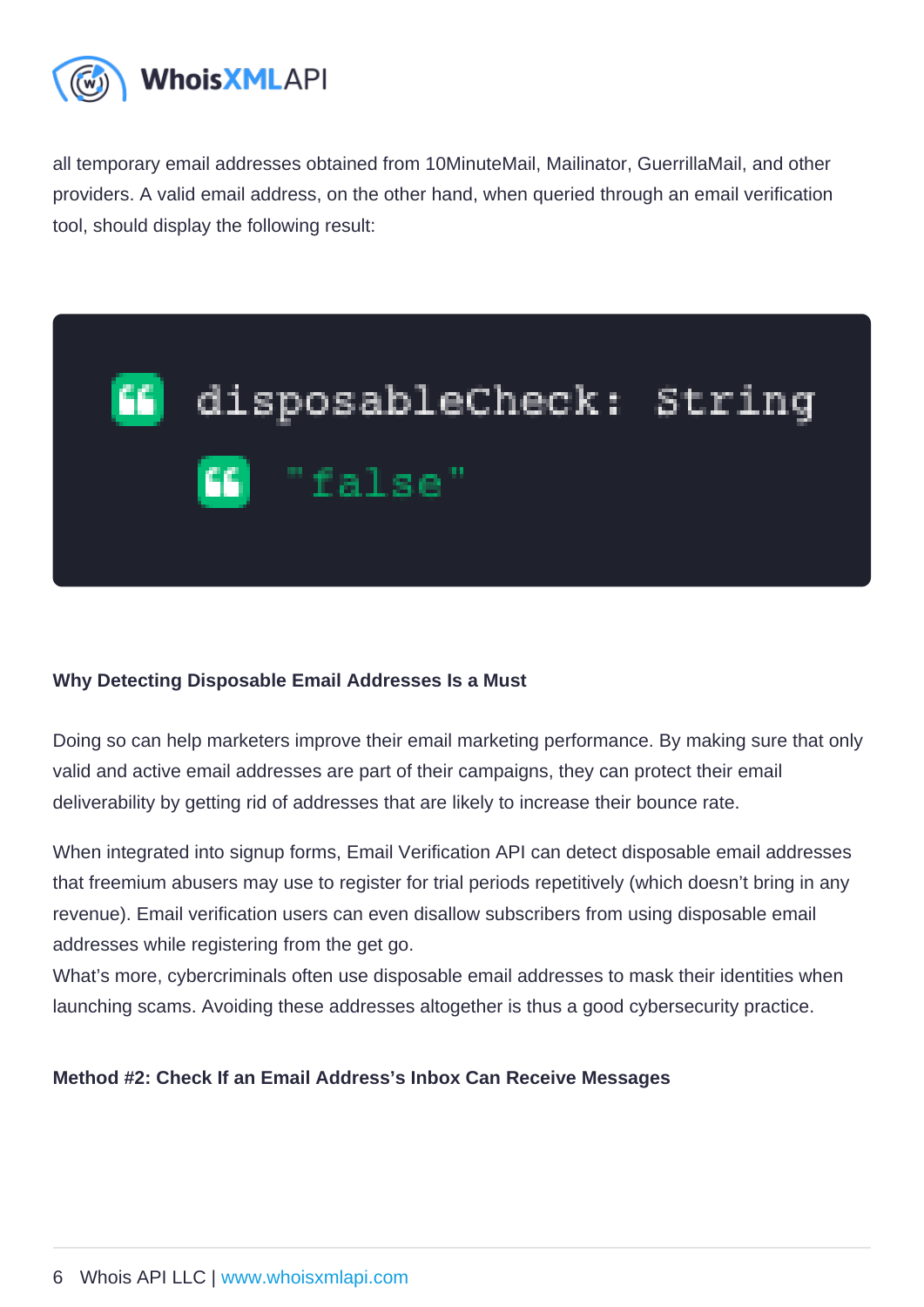For an email address to work, it must have access to a corresponding mail server. Users canverify the existence of one by checking for a Simple Mail Transfer Protocol (SMTP) connection andvalid mail exchanger (MX) records.

Email verification tools automatically check for these elements with every email address query. A valid email address, therefore, should have results similar to this: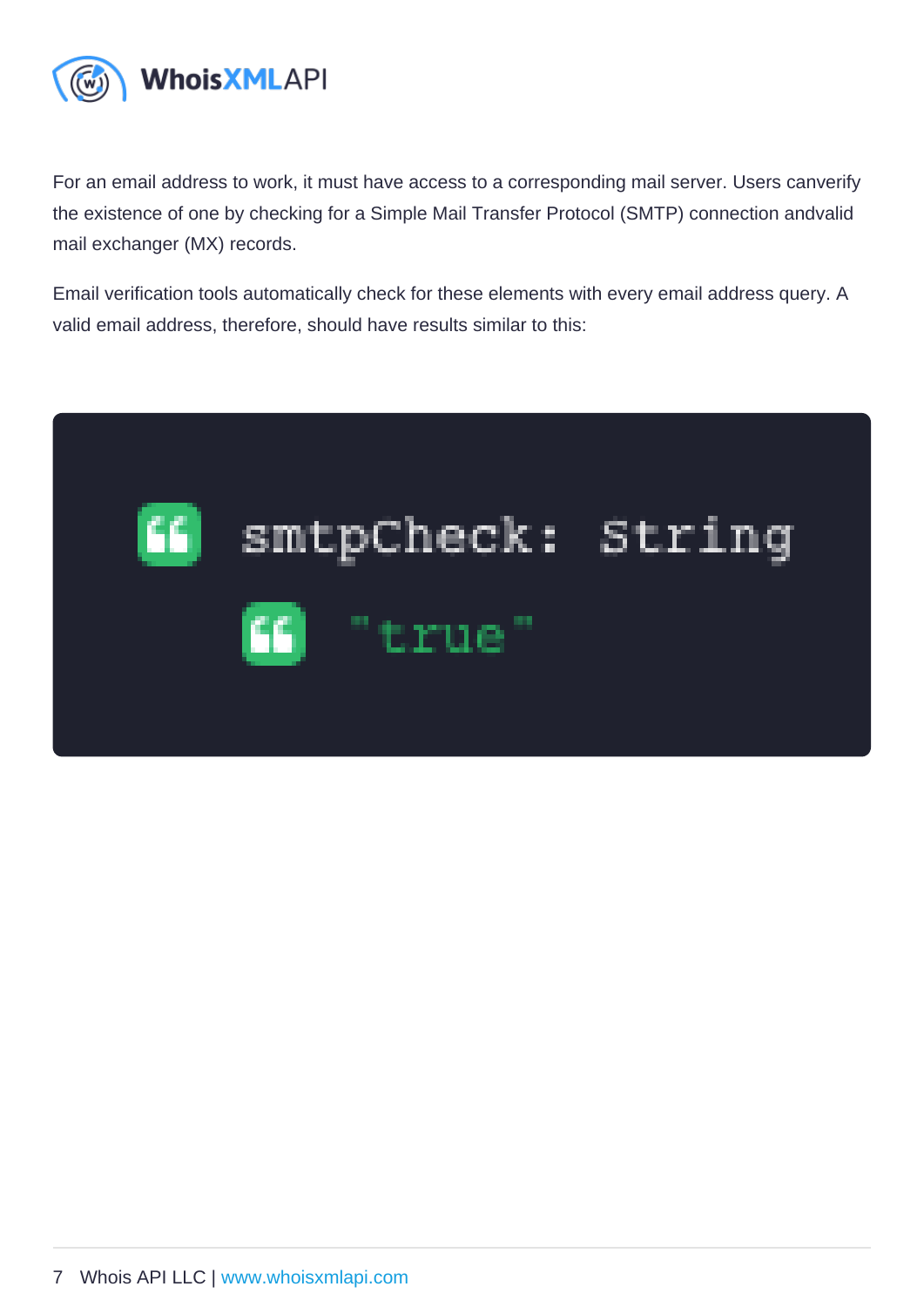Why Checking If an Email Address's Inbox Can Receive Messages Is a Must

For marketers, communicating with existing and potential customers is crucial. But if the email addresses in their distribution lists don't have corresponding inboxes, their messages simply won't reach their intended audiences. And so, these email communications, whatever their purpose, are bound to bounce as well. In turn, a continued increase in bounce rate is bound to heighten their chances of landing on a spam blocklist if not alleviated.

Method #3: Catch Syntax Errors

Every email address needs to follow a format specified by the Internet Engineering Task Force (IETF). Any address that fails to do so is deemed invalid. Ideally, an email address should have three components: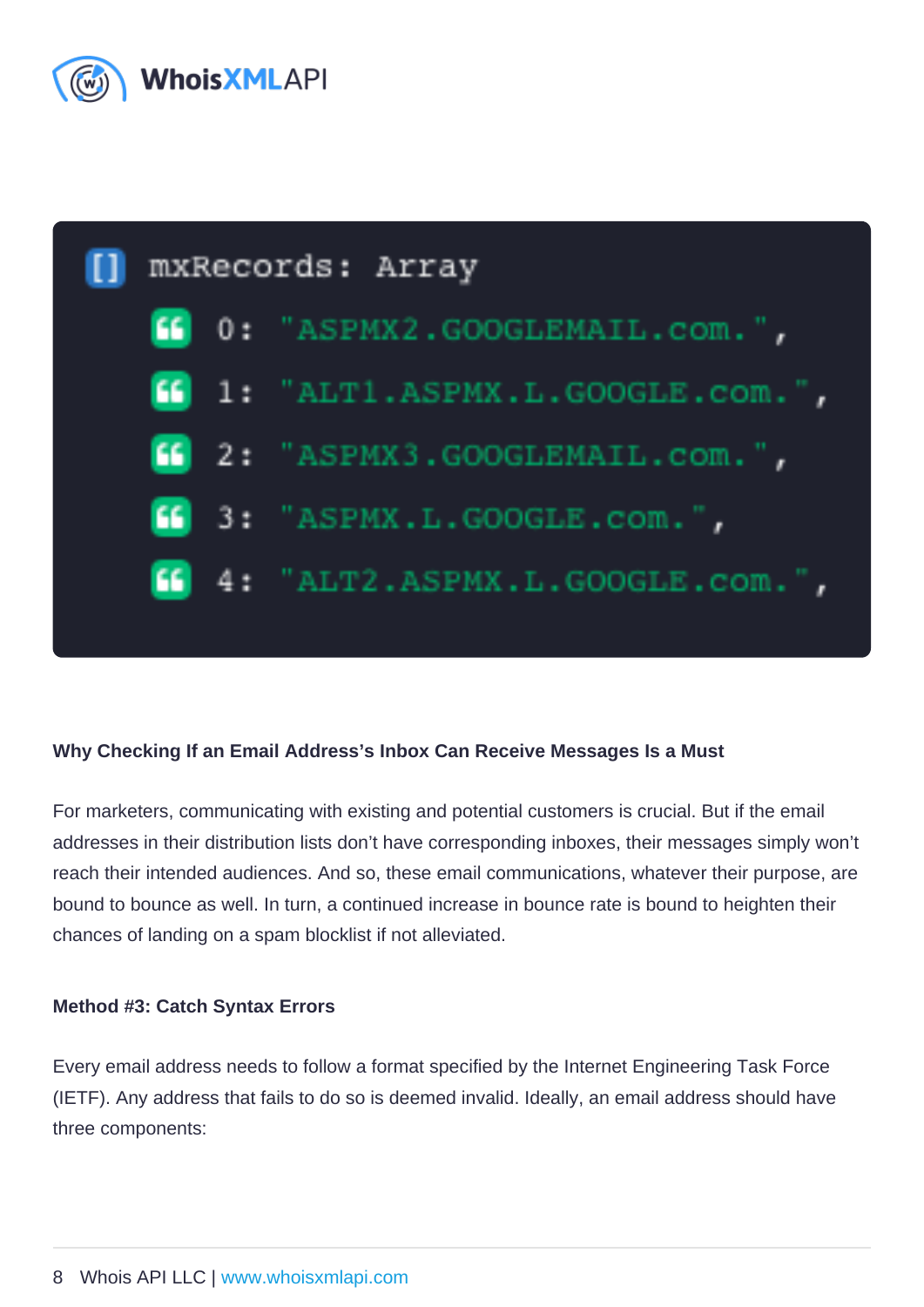- Local address (typically the inbox owner's name)
- Domain name (usually the organization's name)
- Domain identifier (the top-level domain [TLD])

In the email address john\_doe@company[.]com, for instance, "john\_doe" is the local address, "company" is the domain name, and ".com" is the domain identifier.

When queried on Email Verification API, a valid email address should have this result:

Why Catching Syntax Errors Is a Must

Sending emails with misspellings and formatting errors can result in one of two things—they will either bounce or be directed to a catch-all inbox (which will be discussed in more detail in another section). Whatever course of action you take, however, the end result is the same—the email won't reach its intended recipient. To marketers, that means a lost business opportunity. To security teams, that means an increased likelihood of landing on someone's blocklist.

Method #4: Determine Catch-All Email Addresses

Many companies use catch-all email addresses to ensure that none of the messages intended for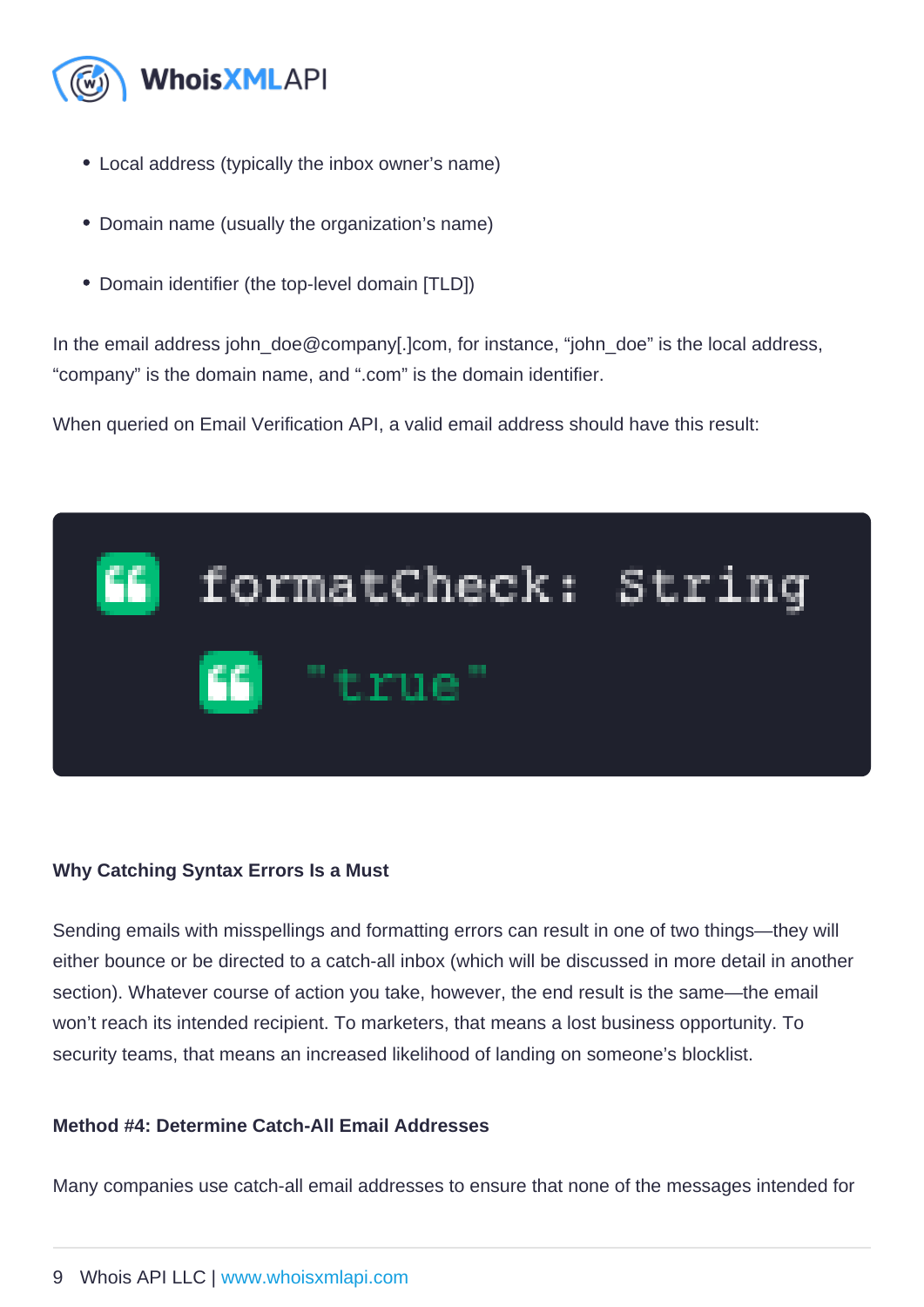a staff member falls through the cracks. Catch-all email addresses accept emails meant for even misspelled local addresses (i.e., wrongly spelled employee or department name) or domain names. So when a prospective customer sends an inquiry to, say, slaes@samplestore[.]com instead of sales@samplestore[.]com, Samplestore will still get the message despite the misspelled department name if it uses a catch-all email address.

Email verification tools can help marketers and security professionals alike in that it checks if an email address is a catch-all. On Email Verification API, a non-catch-all email address would return the following result:

## Why Determining Catch-All Email Addresses Is a Must

While using catch-all email addresses prevents businesses from missing out on opportunities, it can also prevent marketers who are specifically targeting an employee but misspelled his/her name, for example, from communicating with the intended recipient. On the other end of the spectrum, meanwhile, cybercriminals are also fond of using catch-all email address lookalikes for their schemes.

---

All that said, the question of how to tell if an email address is valid is indeed a critical one to ask. Organizations need to subject every email address coming their way to numerous tests if they want to ensure good deliverability, keep their email reputation intact, as well as steering clear of